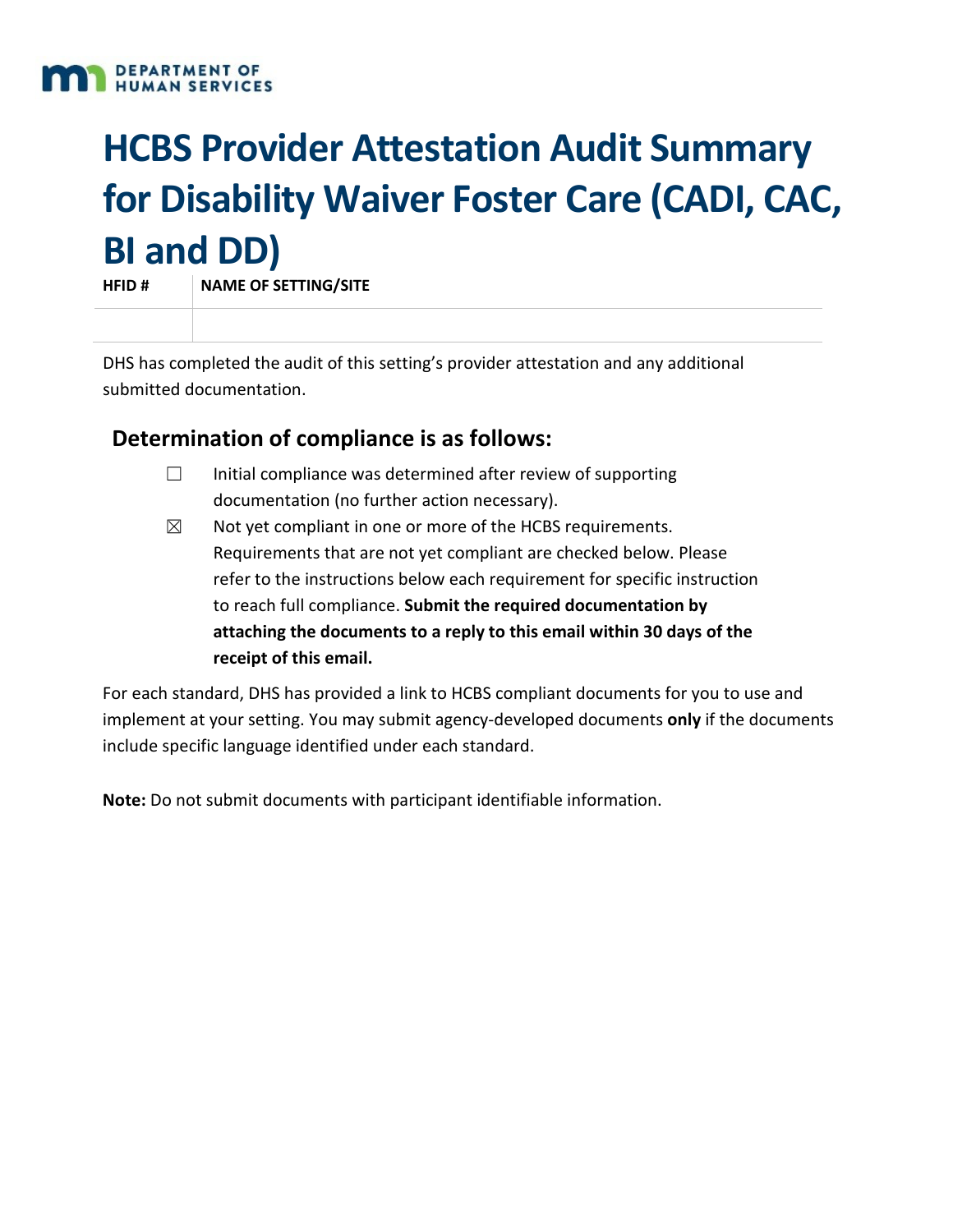

## **1: Residency agreement**

**Federal requirement:** Each person at the setting has a written lease or residency agreement in place providing protections to address eviction processes and appeals.

- ☐ **Not yet compliant: To comply Submit the following document(s):**
	- ☐ A blank copy of the DHS residency agreement <https://edocs.dhs.state.mn.us/lfserver/Public/DHS-7176B-ENG> or a residency agreement that includes service termination requirements specified in section [245D.10, subdivision 3a,](https://www.revisor.mn.gov/statutes/?id=245D.10#stat.245D.10.3a) paragraphs (b) to (f).

# **2: Privacy in sleeping unit with lockable door**

**Federal requirement:** Each person at the setting has privacy in his/her sleeping or living unit including a lockable door.

- ☐ **Not yet compliant: To comply Submit the following document(s):**
	- $\Box$  A blank copy of the DHS [Staff Annual Training Record form \(DOCX\)](https://mn.gov/dhs/assets/245d-staff-annual-training-record-sample-document_tcm1053-297313.docx) or a staff training record or employee handbook that includes the following language:
		- "Staff are trained on recipient rights and staff responsibilities related to ensuring the exercise and protection of those rights."
	- $\Box$  A blank copy of the DHS Home and Community-based Services Service Recipient [Rights \(DOCX\)](https://mn.gov/dhs/assets/245d-service-recipient-rights-packet-sample-document_tcm1053-302528.doc) or client/participant handbook that includes the following language (one of the following may be used):
		- "All service recipients have personal privacy, including the right to use a lock on their bedroom door."
		- "I have the right to personal privacy, including the right to use a lock on my bedroom door."

# **3: Bedroom sharing**

**Federal requirement:** The setting facilitates that a person who shares a bedroom is with a roommate of their choice.

☐ **Not yet compliant: To comply – Submit the following document(s):**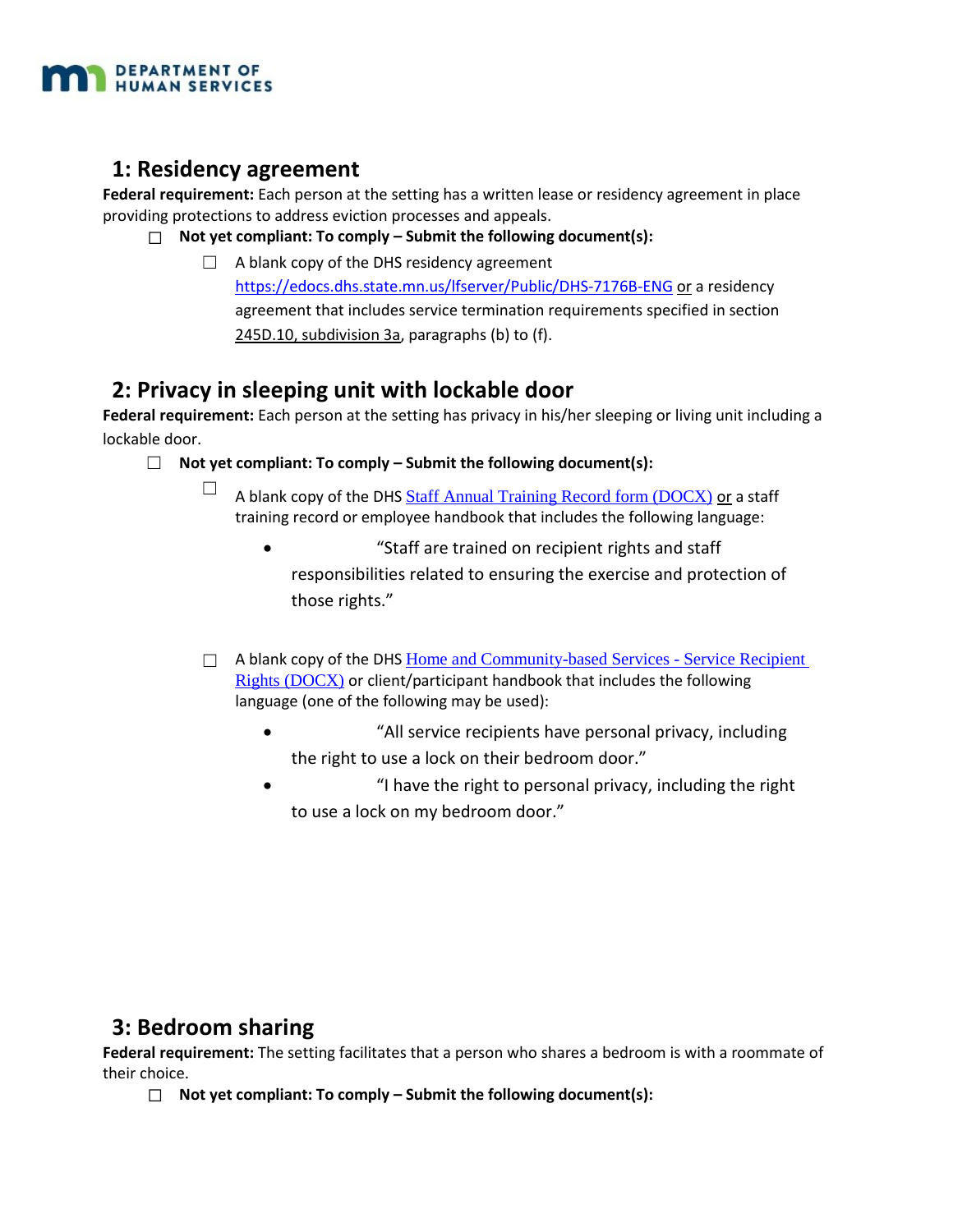

 $\Box$  Policy/procedure outlining the mutual consent for roommate selection including the following language:

"Each person receiving services has a choice of roommate and will mutually consent, in writing, to sharing a bedroom with one another."

 $\Box$  A blank copy of the DHS [Grievance policy \(DOCX\)](http://www.dhs.state.mn.us/dhs16_180164) or a policy/procedure that includes the following language:

"The program will provide a written summary of the complaint and a notice of the complaint resolution to the person and case manager that:

- identifies the nature of the complaint and the date it was received;
- includes the results of the complaint review; and
- identifies the complaint resolution, including any corrective action."

# **4: Freedom to furnish and decorate bedroom**

**Federal requirement:** The setting provides people with the freedom to furnish and decorate their bedroom.

- ☐ **Not yet compliant: To comply Submit the following document(s):**
	- $\Box$  A blank copy of the DHS [Staff Annual Training Record form \(DOCX\)](https://mn.gov/dhs/assets/245d-staff-annual-training-record-sample-document_tcm1053-297313.docx) or a staff training record or employee handbook that includes the following language:
		- "Staff are trained on recipient rights and staff responsibilities related to ensuring the exercise and protection of those rights."
	- $\Box$  A blank copy of the DHS Home and Community-based Services Service Recipient [Rights \(DOCX\)](https://mn.gov/dhs/assets/245d-service-recipient-rights-packet-sample-document_tcm1053-302528.doc) or client/participant handbook that includes the following language (one of the following may be used):
		- "All service recipients have the right to have services and supports provided to them in a way that respects them and considers their preferences (including personal items in their bedroom)."
		- "I have the right to have services and supports provided to me in a way that respects me and considers my preferences (including personal items in my bedroom)."

# **5: Control daily schedule**

**Federal requirement: The setting provides people with the freedom and support to control their daily schedules including access to food any time.**

- ☐ **Not yet compliant: To comply Submit the following document(s):**
	- $\Box$  A blank copy of the DHS [Staff Annual Training Record form \(DOCX\)](https://mn.gov/dhs/assets/245d-staff-annual-training-record-sample-document_tcm1053-297313.docx) or a staff training record or employee handbook that includes the following language:
		- "Staff are trained on the principles of person-centered service planning and delivery and how they apply to direct support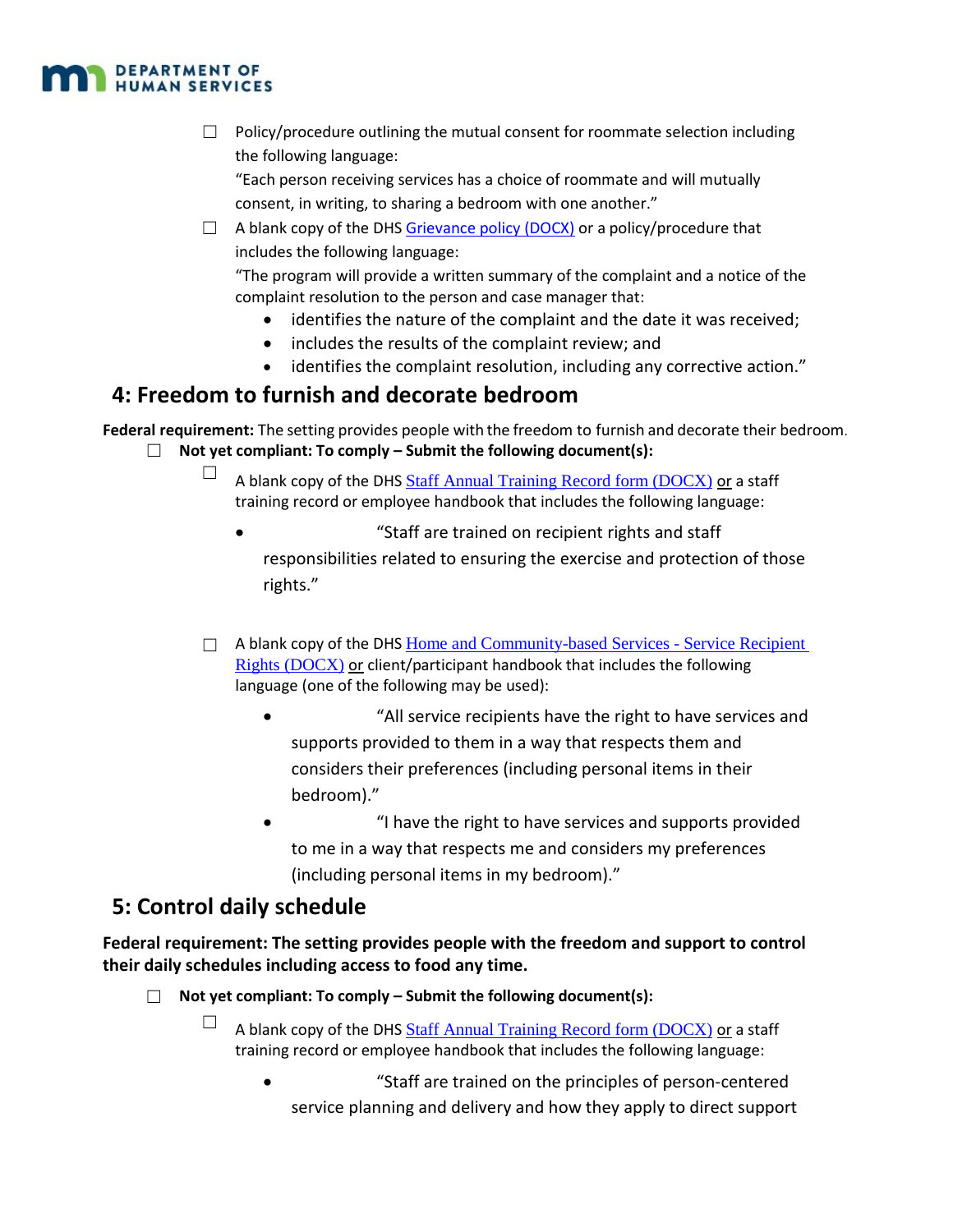

service provided by the staff person."

- $\Box$  A blank copy of the DHS Home and Community-based Services Service Recipient [Rights \(DOCX\)](https://mn.gov/dhs/assets/245d-service-recipient-rights-packet-sample-document_tcm1053-302528.doc) or client/participant handbook that includes the following language (one of the following may be used):
	- "All service recipients have use of and free access to common areas (this includes access to food at any time)."
	- "I have the right to have use of and free access to common areas (this includes access to food at any time)."

#### **6. Visitors**

**Federal requirement:** The setting allows people to have visitors at any time.

- ☐ **Not yet compliant: To comply Submit the following document(s):**
	- $\Box$  A blank copy of the DHS [Staff Annual Training Record form \(DOCX\)](https://mn.gov/dhs/assets/245d-staff-annual-training-record-sample-document_tcm1053-297313.docx) or a staff training record or employee handbook that includes the following language:
		- "Staff are trained on recipient rights and staff responsibilities related to ensuring the exercise and protection of those rights."
	- $\Box$  A blank copy of the DHS Home and Community-based Services Service Recipient [Rights \(DOCX\)](https://mn.gov/dhs/assets/245d-service-recipient-rights-packet-sample-document_tcm1053-302528.doc) or client/participant handbook that includes the following language (one of the following may be used):
		- "All service recipients have the right to choose who visits, when they visit and to have visits in private."
		- "I have the right to choose who visits me, when they visit and to have my visits in private."

# **7. Physical accessibility**

**Federal requirement:** The setting is physically accessible to the individual.

- ☐ **Not yet compliant: To comply Submit the following document(s):**
	- $\Box$  A blank copy of the DHS [Staff Annual Training Record form \(DOCX\)](https://mn.gov/dhs/assets/245d-staff-annual-training-record-sample-document_tcm1053-297313.docx) or a staff training record or employee handbook that includes the following language:
		- "Staff are trained on recipient rights and staff responsibilities related to ensuring the exercise and protection of those rights."
	- $\Box$  A blank copy of the DHS Home and Community-based Services Service Recipient [Rights \(DOCX\)](https://mn.gov/dhs/assets/245d-service-recipient-rights-packet-sample-document_tcm1053-302528.doc) or client/participant handbook that includes the following language (one of the following may be used):
		- "All service recipients have use of and free access to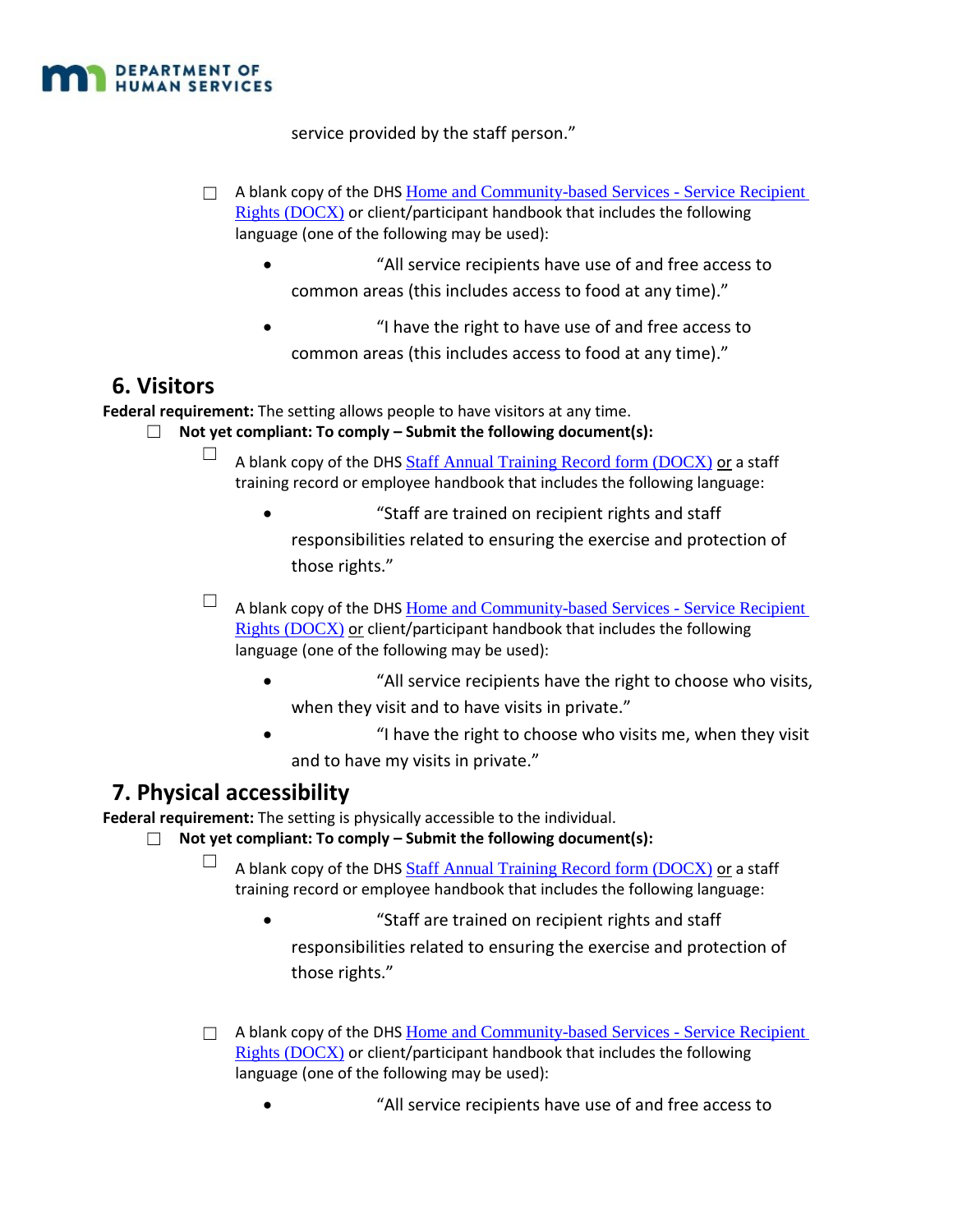

common areas."

• "I have the right to have use of and free access to common areas."

# **8. Employment**

**Federal requirement:** The setting provides opportunities for people to seek employment and work in competitive integrated settings.

- ☐ **Not yet compliant: To comply Submit the following document(s):**
	- $\Box$  A blank copy of the DHS [Staff Annual Training Record form \(DOCX\)](https://mn.gov/dhs/assets/245d-staff-annual-training-record-sample-document_tcm1053-297313.docx) or a staff training record or employee handbook that includes the following language:
		- "Staff are trained on the principles of person-centered service planning and delivery and how they apply to direct support service provided by the staff person."
	- □ A blank copy of the DHS [45-Day Meeting Summary form \(for new people\)\(DOCX\)](https://mn.gov/dhs/assets/245d-45-day-meeting-summary-sample-document_tcm1053-297069.doc) or a support planning document that includes the following questions:
		- "Has this person chosen to look for competitive employment? If yes, list how services will be provided to support this person to work in the community."

# **9. Community life**

**Federal requirement:** The setting provides opportunities to access and engage in community life.

- ☐ **Not yet compliant: To comply Submit the following document(s):**
	- $\Box$  A blank copy of the DHS [Staff Annual Training Record form \(DOCX\)](https://mn.gov/dhs/assets/245d-staff-annual-training-record-sample-document_tcm1053-297313.docx) or a staff training record or employee handbook that includes the following language:
		- "Staff are trained on the principles of person-centered service planning and delivery and how they apply to direct support service provided by the staff person."
	- $\Box$  A blank copy of the DHS [45-Day Meeting Summary form \(for new people\)\(DOCX\)](https://mn.gov/dhs/assets/245d-45-day-meeting-summary-sample-document_tcm1053-297069.doc) or a support planning document that includes the following:
		- "List how opportunities and supports will be provided to this person so they are fully included in the greater community, individually and in groups."

# **10. Control of money**

**Federal requirement:** The setting supports the person's control of personal resources (their money).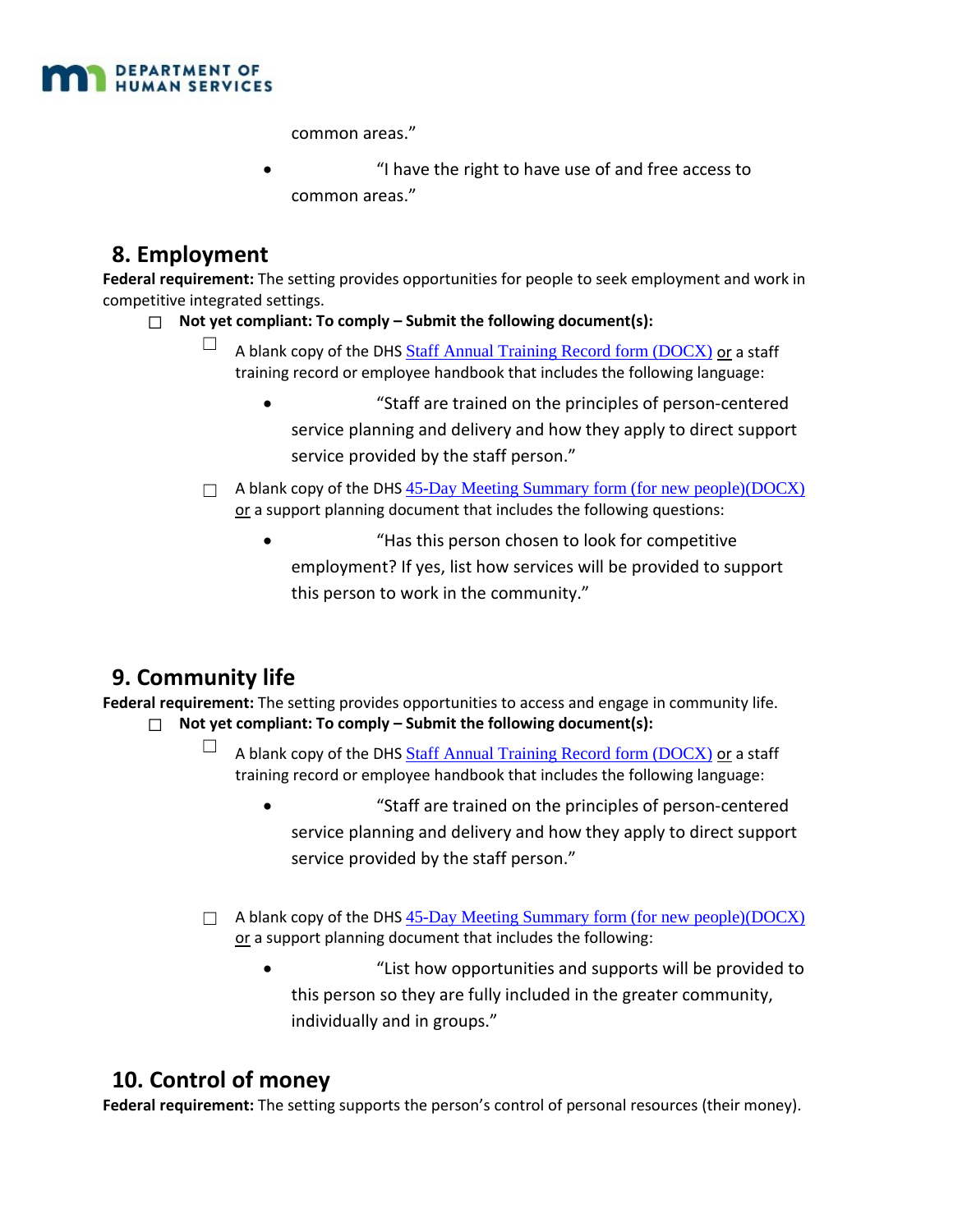

#### ☐ **Not yet compliant: To comply – Submit the following document(s):**

- $\Box$  A blank copy of DHS [Funds and Property Authorization form \(DOCX\)](https://mn.gov/dhs/assets/245d-funds-and-property-authorization-sample-document_tcm1053-297263.doc) or a policy/procedure that includes the following language:
	- "All participants/service recipients retain the use and availability of their personal funds or property, unless restrictions are justified and documented."

#### **11. Privacy**

**Federal requirement:** The setting ensures people's rights to privacy.

- ☐ **Not yet compliant: To comply Submit the following document(s):**
	- $\Box$  A blank copy of the DHS [Staff Annual Training Record form \(DOCX\)](https://mn.gov/dhs/assets/245d-staff-annual-training-record-sample-document_tcm1053-297313.docx) or a staff training record or employee handbook that includes the following language:
		- "Staff are trained on recipient rights and staff responsibilities related to ensuring the exercise and protection of those rights."
	- □ A blank copy of the DHS Home and Community-based Services Service Recipient [Rights \(DOCX\)](https://mn.gov/dhs/assets/245d-service-recipient-rights-packet-sample-document_tcm1053-302528.doc) or client/participant handbook that includes the following language:
		- "All participant/service recipients have the right to respect and privacy as it relates to their medical and personal care."
		- "I have the right to respect and privacy as it relates to my medical and personal care."

# **12. Dignity and respect**

**Federal requirement:** The setting ensures people's dignity, respect.

- ☐ **Not yet compliant: To comply Submit the following document(s):**
	- $\Box$  A blank copy of the DHS [Staff Annual Training Record form \(DOCX\)](https://mn.gov/dhs/assets/245d-staff-annual-training-record-sample-document_tcm1053-297313.docx) or a staff training record or employee handbook that includes the following language:
		- "Staff are trained on recipient rights and staff responsibilities related to ensuring the exercise and protection of those rights."
	- $\Box$  A blank copy of the DHS Home and Community-based Services Service Recipient [Rights \(DOCX\)](https://mn.gov/dhs/assets/245d-service-recipient-rights-packet-sample-document_tcm1053-302528.doc) or client/participant handbook that includes the following language (one of the following may be used):
		- "All participant/service recipients have the right to be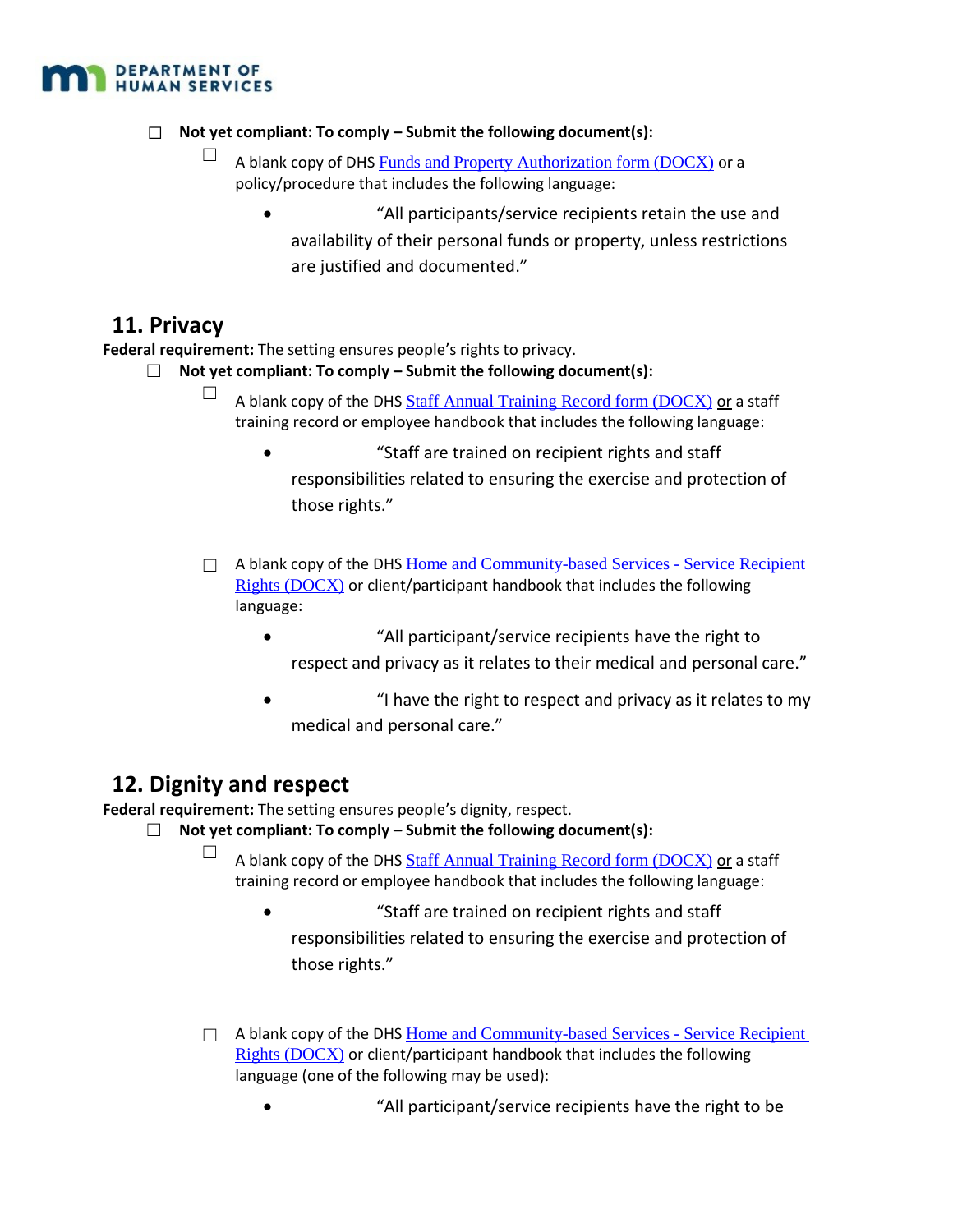

treated with courtesy and respect."

• "I have the right to be treated with courtesy and respect."

## **13. No coercion/restraint**

**Federal requirement:** The setting ensures people's freedom from coercion and restraint.

- ☐ **Not yet compliant: To comply Submit the following document(s):**
	- $\Box$  A blank copy of the DHS [Staff Annual Training Record form \(DOCX\)](https://mn.gov/dhs/assets/245d-staff-annual-training-record-sample-document_tcm1053-297313.docx) or a staff training record or employee handbook that includes the following language:
		- "Staff are trained on recipient rights and staff responsibilities related to ensuring the exercise and protection of those rights."
	- $\Box$  A blank copy of the DHS Home and Community-based Services Service Recipient [Rights \(DOCX\)](https://mn.gov/dhs/assets/245d-service-recipient-rights-packet-sample-document_tcm1053-302528.doc) or [Emergency Use of Manual Restraint \(EUMR\) Policy \(DOCX\)](https://mn.gov/dhs/assets/245d-emergency-use-of-manual-restraints-not-allowed-policy-sample-document_tcm1053-338772.docx) or client/participant handbook that includes the following language:
		- "All participants and service recipients will be free from staff trying to control their behavior by physically holding them or using a restraint to keep them from moving, giving them medication they don't want to take or that isn't prescribed for the person, or putting them in time out, seclusion or restrictive intervention; except if and when manual restraint is needed in an emergency to protect the person or others from physical harm."
		- "I will be free from staff trying to control my behavior by physically holding me or using a restraint to keep me from moving, giving me medication I don't want to take or that isn't prescribed for me, or putting me in time out, seclusion or restrictive intervention; except if and when manual restraint is needed in an emergency to protect me or others from physical harm."

# **14. Independent choices**

**Federal requirement:** The setting optimizes individual initiative, autonomy, and independence in making life choices, including daily schedule and with whom to interact.

- ☐ **Not yet compliant: To comply Submit the following document(s):**
	- $\Box$  A blank copy of the DHS [Staff Annual Training Record form \(DOCX\)](https://mn.gov/dhs/assets/245d-staff-annual-training-record-sample-document_tcm1053-297313.docx) or a staff training record or employee handbook that includes the following language:
		- "Staff are trained on the principles of person-centered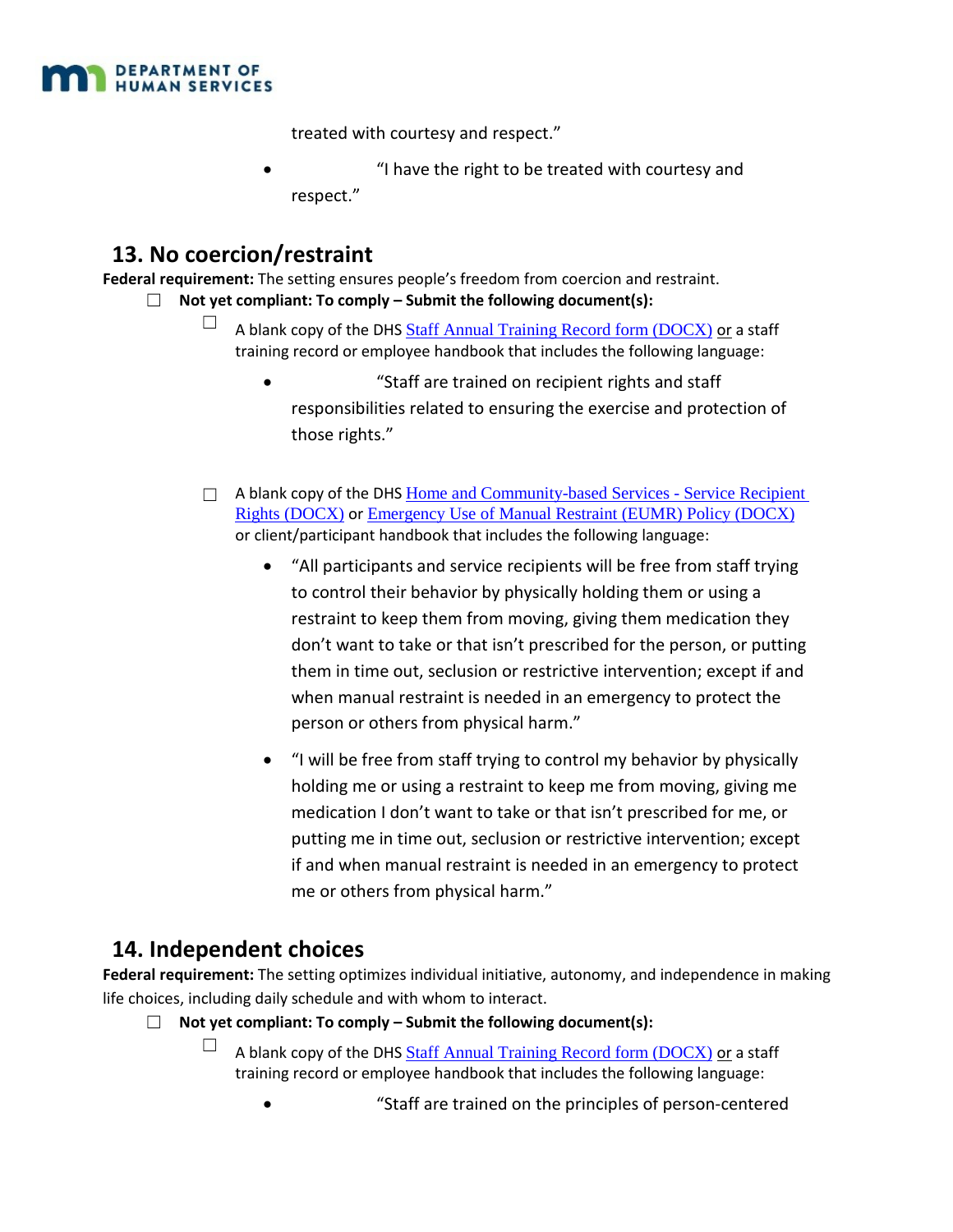

service planning and delivery and how they apply to direct support service provided by the staff person."

- $\Box$  A blank copy of the DHS [45-Day Meeting Summary form \(for new people\)\(DOCX\)](https://mn.gov/dhs/assets/245d-45-day-meeting-summary-sample-document_tcm1053-297069.doc) or a support planning document that includes the following:
	- "List the scope of services to be provided to support the person's daily needs and activities."

# **18. Shared programming**

☐ **This setting is a residential (home) setting and the provider also owns/operates multiple homes located on the same street or adjoining property and shares programming or activities with the other settings.**

To comply – Submit a 1-2 page document answering the following questions and include examples:

- $\Box$  Describe how often (on a weekly or daily basis?) and what type of programming or activities are shared. For example, do people that live in different homes or buildings dine or share meals, transportation, social recreation activities and outings together on a weekly or daily basis?
- $\Box$  Describe how opportunities are presented and available for people to interact with the broader community individually and in groups, as they desire. How often are people asked about their interest in activities in the community? How are people participating, as desired?
- $\Box$  Describe how people can individually choose activities to participate in. For example, not everyone has the same activities or schedule. How are people informed of available activities?

**Suggested practices:** Activities coordinator for offsite activities, activities calendar, people are frequently asked about their interests, people use other supports to access community on an individual level (e.g. formal services, volunteers, information supports).

# **19. Multiple services**

☐ **This setting attested that it is designed to provide people with disabilities or older adults multiple types of services and activities onsite, including any two of the following: 1) residential, or 2) day services and 3) medical, and includes the option for people to choose to use community service providers instead of receiving the above multiple services onsite.**